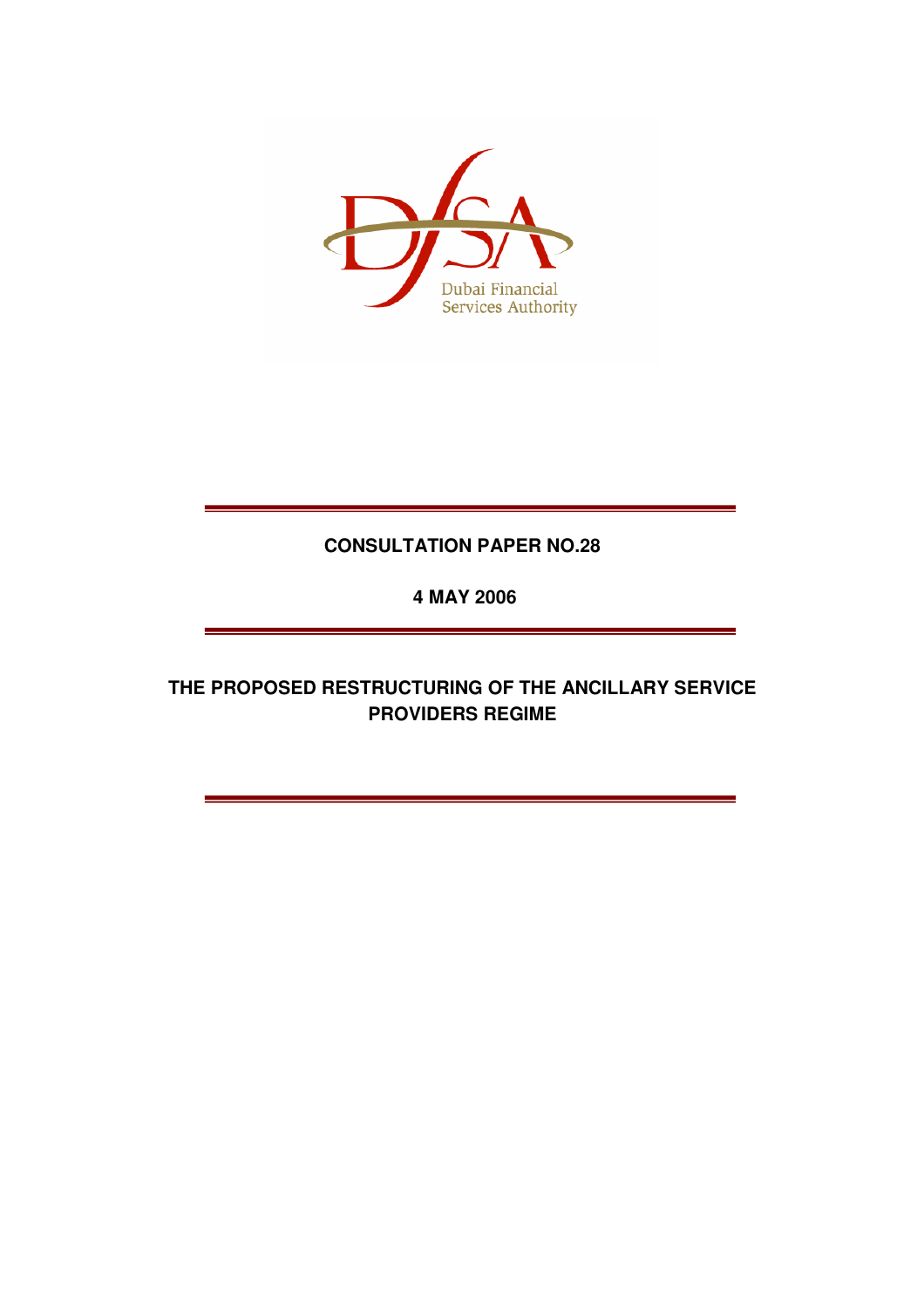

# **CONSULTATION PAPER NO. 28**

# **THE PROPOSED RESTRUCTURING OF THE ANCILLARY SERVICE PROVIDERS REGIME**

#### **Why are we issuing this paper?**

- 1. This Consultation Paper sets out the DFSA's proposals to restructure the Ancillary Service Providers Regime (the ASP regime) for public comment. These proposals encompass retaining the ASP regime only in relation to persons providing legal and accounting services in and from the DIFC and removing its application to the other four categories of Ancillary Service Providers ("ASPs"), i.e. Compliance Services, Market Information Services, Management Offices and Local Services Offices ("LSOs"). However, marketing and promotion of financial services, the kind of activities currently conducted by LSOs, would be subject to regulation as a Financial Service and, therefore, require authorisation.
- 2. These proposals reflect the DFSA's risk based approach to regulation and form part of a package of proposals aimed at reducing unnecessary compliance process and regulatory costs. The proposals are contained in Consultation Papers No. 28 to 32, which are being released for public comment at the same time.

#### **Who should read this paper?**

3. The proposals in this paper would be of primary interest to persons who are currently registered or intend to be registered as an ASP. They will also be of interest to Authorised Firms which conduct Financial Services that include financial promotion activities and marketing activities and also, Authorised Firms that use ASPs providing legal or accounting services.

#### **How is this paper structured?**

- 4. In this paper, we set out:
	- (a) defined terms in paragraph 7;
	- (b) scope and purpose of the proposals in paragraphs 8 and 9;
	- (c) details of the proposed changes to the ASP Module in paragraph 10;
	- (d) details of the proposed changes relating to financial promotion in paragraphs  $11 - 14$ ;
	- (e) transitional arrangements in paragraphs 15 and 16; and
	- (f) a specific issue on which we seek comment in paragraph 17.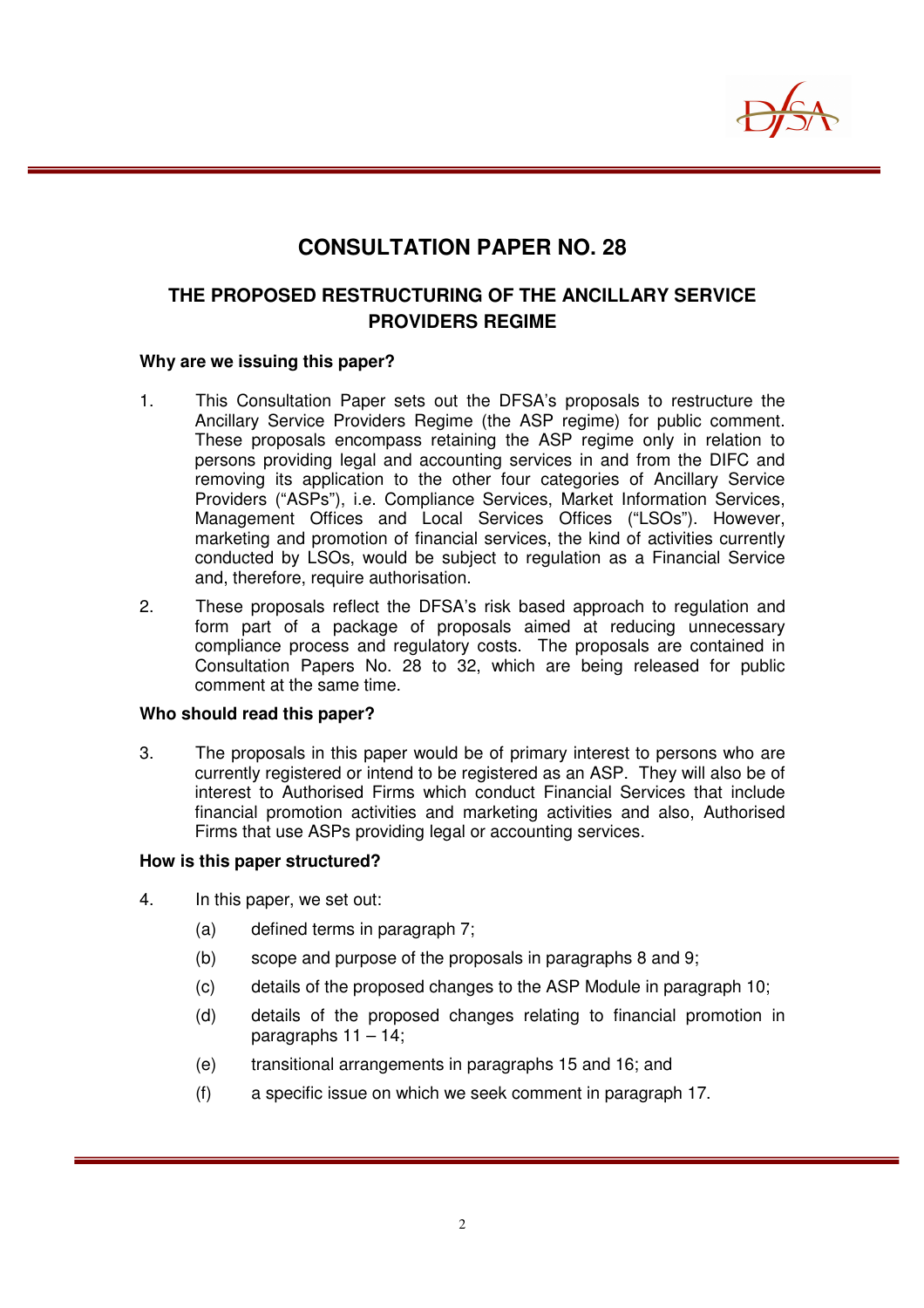

#### **How to provide comments**

5. All comments should be provided to the person specified below. You may, if relevant, identify the organisation you represent in providing your comments. The DFSA reserves the right to publish including on its website any comments you provide, unless you expressly request otherwise at the time of making comments.

#### **What happens next?**

6. The deadline for providing comments on these proposals is  $2^{nd}$  June 2006. Once we receive your comments, we will consider if any further refinements are required to these proposals. We will then proceed to enact the changes to the DFSA's Rulebook. You should not act on these proposals until the relevant changes to the DFSA Rulebook are made. We will issue a notice on our website telling you when this happens.

**Comments to be addressed to: Roberta Julfar Legislative Counsel DFSA PO Box 75850 Dubai, UAE** 

**or e-mailed to rjulfar@dfsa.ae**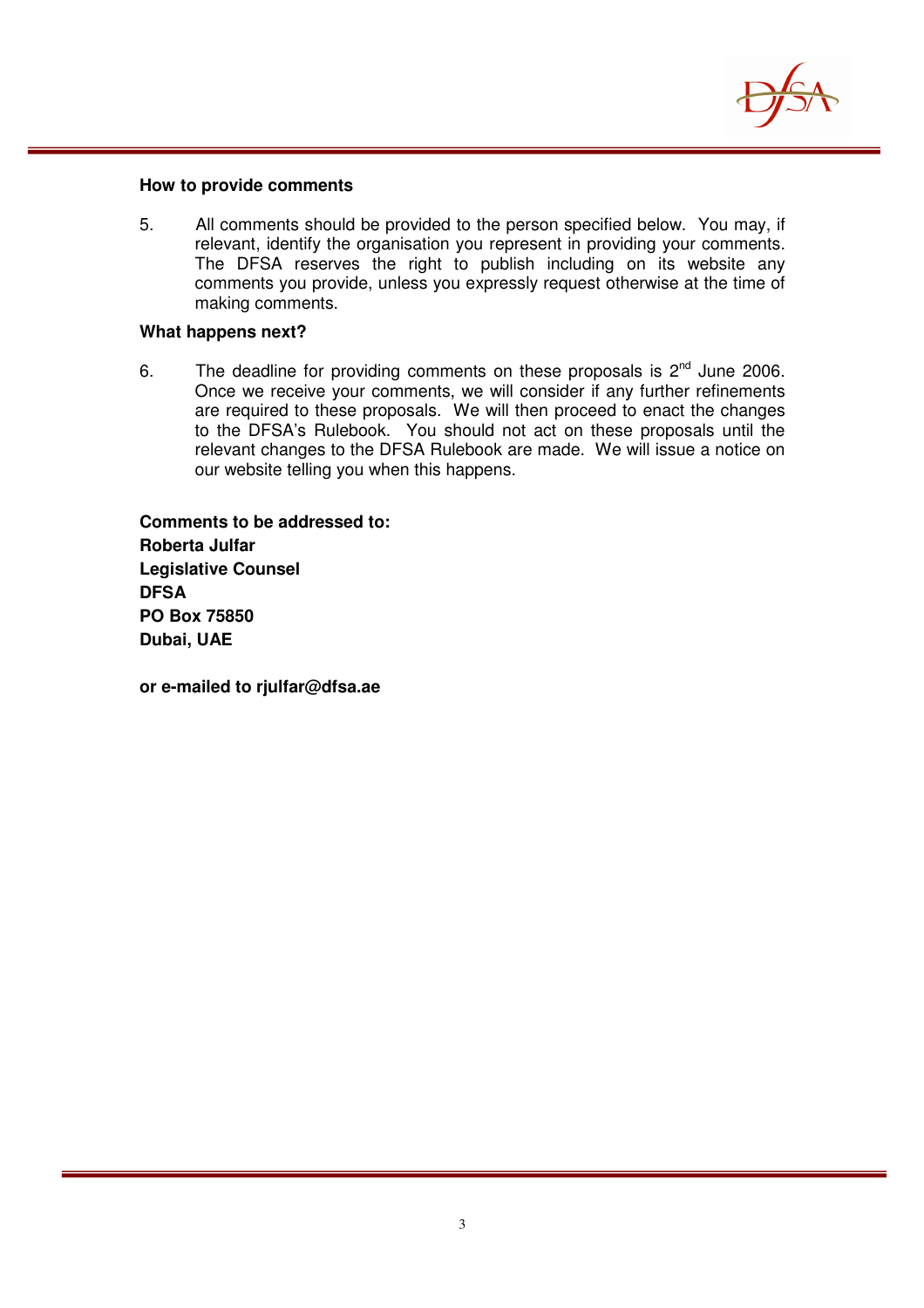

## **Defined Terms**

- 7. The terms used in this paper have the same meaning as in the Rulebook Glossary, unless otherwise stated. For convenience of reference, in this Paper:
	- (a) 'ASP' means an Ancillary Service Provider;
	- (b) 'ASP regime' means the regulation under the current ASP Module;
	- (c) a 'regulated entity' means an Authorised Firm, Authorised Market Institution or and Ancillary Service Provider;
	- (d) 'AML' means anti money laundering regulation and includes the regime under the AML Module;
	- (e) 'Advising' means the Financial Service of 'Advising on financial products or credit';
	- (f) 'Arranging' means the Financial Service of 'Arranging credit or deals in Investments'
	- (g) FATF means Financial Action Task Force; and
	- (h) LSO means a Local Services Office.

#### **Scope and purpose of these proposals**

- 8. There are three key elements to the proposed ASP restructure:
	- (a) Remove the requirement for registration in relation to four categories of ASPs. These categories are operators of Compliance Services, Market Information Services, Local Services Offices and Management Offices;
	- (b) Retain the ASP regime for the remaining two categories of ASPs, i.e. providers of Legal Services and Accountancy Services to 'regulated entities' (i.e. Authorised Firms, Authorised Market Institutions and Ancillary Service Providers) but reduce its scope to focus on AML; and
	- (c) Regulate financial promotion and marketing activities of the kind currently conducted by LSOs as a Financial Service.
- 9. The objectives of these proposals are:
	- (a) to remove the unnecessary regulatory burden on the operators of Compliance Services, Market Information Services and Management Offices. This is because these services are truly support services. By their very nature, they do not pose any significant risks to Financial Services provided in and from the DIFC;
	- (b) to ensure that Legal Services and Accountancy Services provided to regulated entities remain the subject of regulation under the ASP regime. This is to address possible money laundering risks that can arise in the context of the provision of these professional services, which could tarnish the reputation of regulated entities and consequently, the DIFC as a whole; and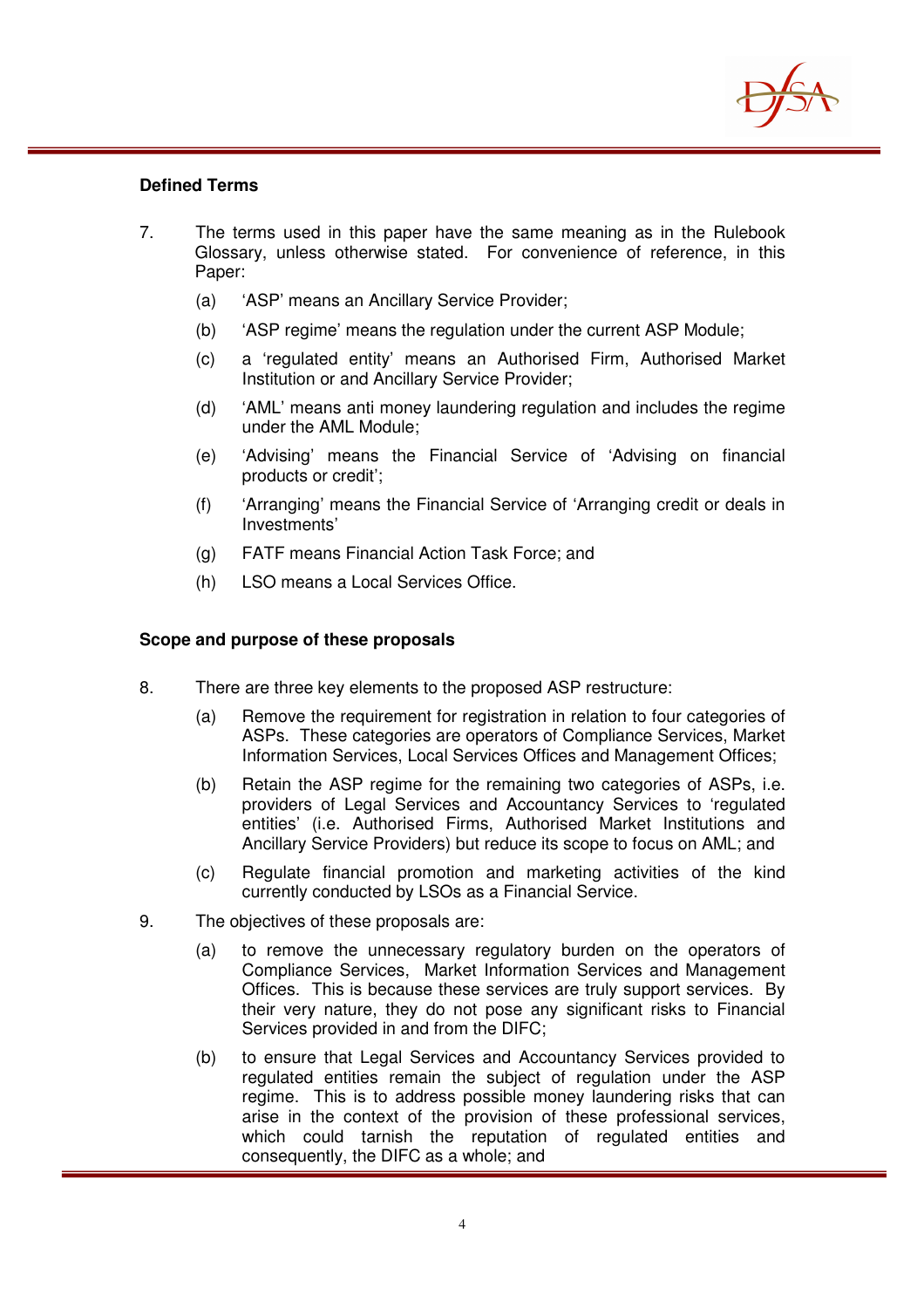

(c) to regulate financial promotion and marketing activities of the kind conducted by LSOs through clarified boundaries of the relevant Financial Services. This approach would result in increased costs to persons carrying on financial promotion and marketing activities. For example, they would be required to pay an authorisation fee of US\$10,000, as opposed to the ASP registration fee of US\$2,000, as well as increased annual fees. However, the DFSA considers this approach to be consistent with its risk based approach to regulation, particularly as most of the financial promotion and marketing activities are in essence an integral part of the provision of Financial Services and hence warrant regulation as a Financial Service to promote consistent regulation. This also promotes clarity and certainty for persons conducting these activities.

## **Details of the proposed changes to the ASP regime**

- 10. The proposed key changes to the ASP regime consist of the following:
	- (a) removal of the Compliance Services, Market Information Services, LSOs and Management Offices as categories of ASPs for reasons set out in paragraph 3(a) above;
	- (b) deletion of:
		- i. the Code for Ancillary Service Providers in Chapter 4 of the ASP Module which is no longer necessary in light of the fact that the regime is geared only to address anti money laundering risks;
		- ii. notification requirements relating to annual declaration of compliance and solvency and controllers;
		- iii. the requirement for lawyers and accountants to be members of professional bodies; and
		- iv. the requirement of a designated Principal Representative;
	- (c) the removal of the need to be registered as an ASP before being able to solicit clients and market their services to prospective clients. As a result, accounting and legal firms that propose to be registered as an ASP will be able to solicit clients and market their services in the DIFC subject to other applicable requirements in the DIFC but must obtain registration as an ASP before providing their services to a regulated entity. For obtaining registration as an ASP, they should be able to produce some evidence of intent by a regulated entity to use their services; and
	- (d) the refinement of the anti money laundering provisions in the ASP Module (i.e. in chapter 7) to provide greater clarity as regards what is required of the two remaining categories of ASPs as above whilst still ensuring that FATF requirements are fully incorporated.

(See Annex A containing the draft amendments to the ASP Module)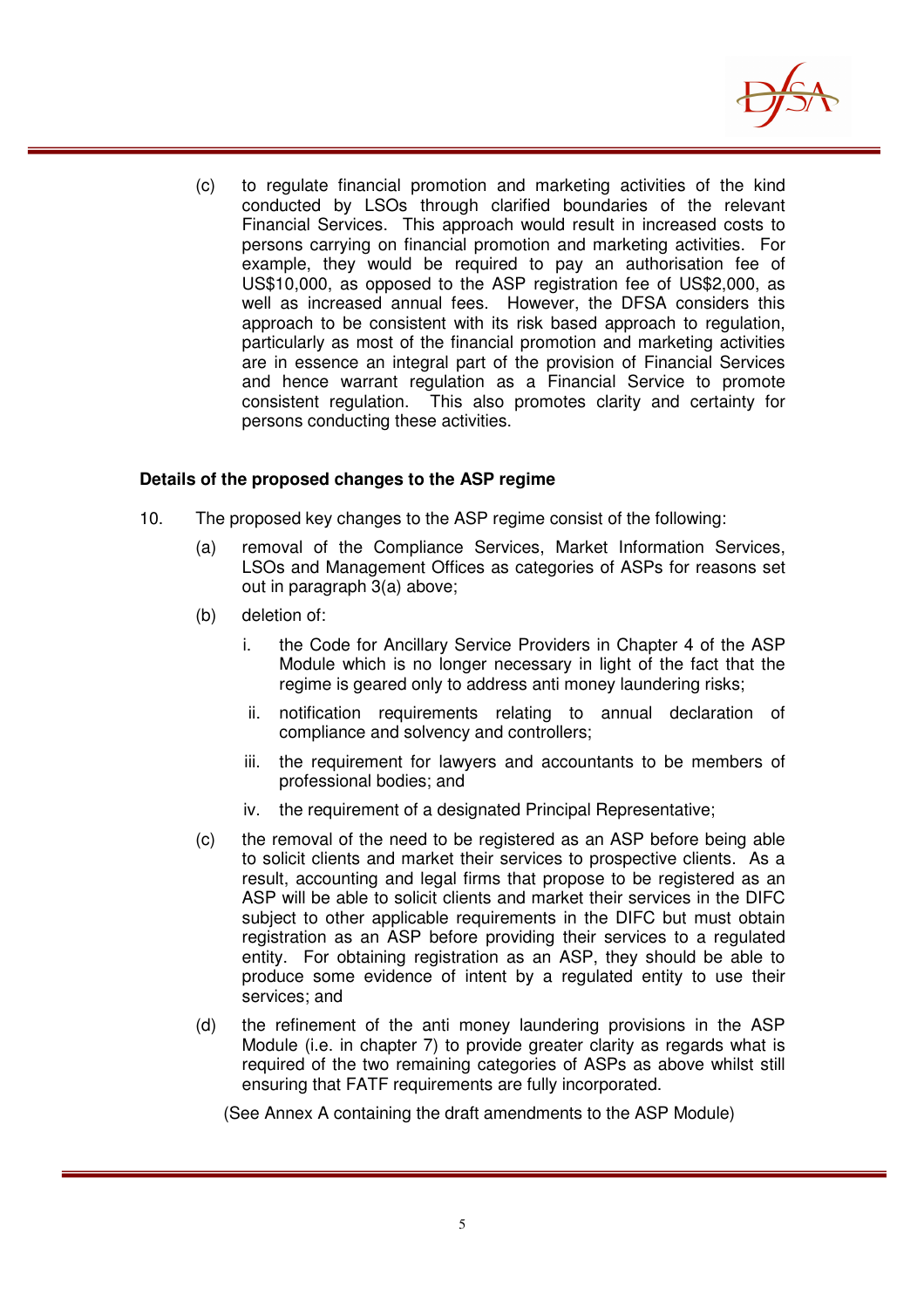

#### **Details of the financial promotion related proposals**

- 11. Activities conducted by LSOs, for which they require registration as an ASP under the current ASP regime, are defined in Rule 2.3.4 as follows:
	- (a) seeking, or offering generic advice to, potential customers with a view to the provision of financial services, either directly or by a member of the same Group, from an establishment outside the DIFC; and
	- (b) marketing and other activities relating to (a) but not amounting to Financial Services in GEN Chapter 2.
- 12. The financial promotion and marketing activities conducted by LSOs within the boundaries set by the above definition include:
	- (a) developing client relationships and servicing client needs to support head office functions;
	- (b) providing a point of contact to local clients:
	- (c) promoting the profile of the head office by giving generic advice about the financial services offered by the head office or other profile raising promotional work (e.g. sponsorships of local events and use of logo in billboard advertising);
	- (d) seeking out potential customers and making referrals of them to the head office; and
	- (e) reporting to the head office on business and market trends.
- 13. Most of the activities of the kind described above are generally conducted as an integral part of providing the Financial Services of Arranging and Advising or Insurance Intermediation. We propose to amend the relevant definitions as follows to ensure that financial promotion and marketing activities are clearly brought within those definitions:
	- (a) The definition of 'Arranging credit and deals in Investments' in Rule 2.9 of GEN is to be amended to explicitly include the activities of making invitations and engaging in any other conduct that is intended or capable of influencing customers or potential customers to enter into transactions relating to financial products and obtaining credit;
	- (b) The definition of 'Advising on financial products or credit' in Rule 2.11 of GEN is to be amended to include giving 'generic advice' about financial products or credit, which is directly or indirectly intended to influence customers and potential customers when making decisions relating to financial products and credit to which the advice relates; and
	- (c) The definition of 'Insurance Intermediation' in Rule 2.10 of GEN is also amended to capture the extended meanings of 'Arranging' and 'Advising' as set out in (a) and (b) above, in relation to insurance contracts and insurance cover.